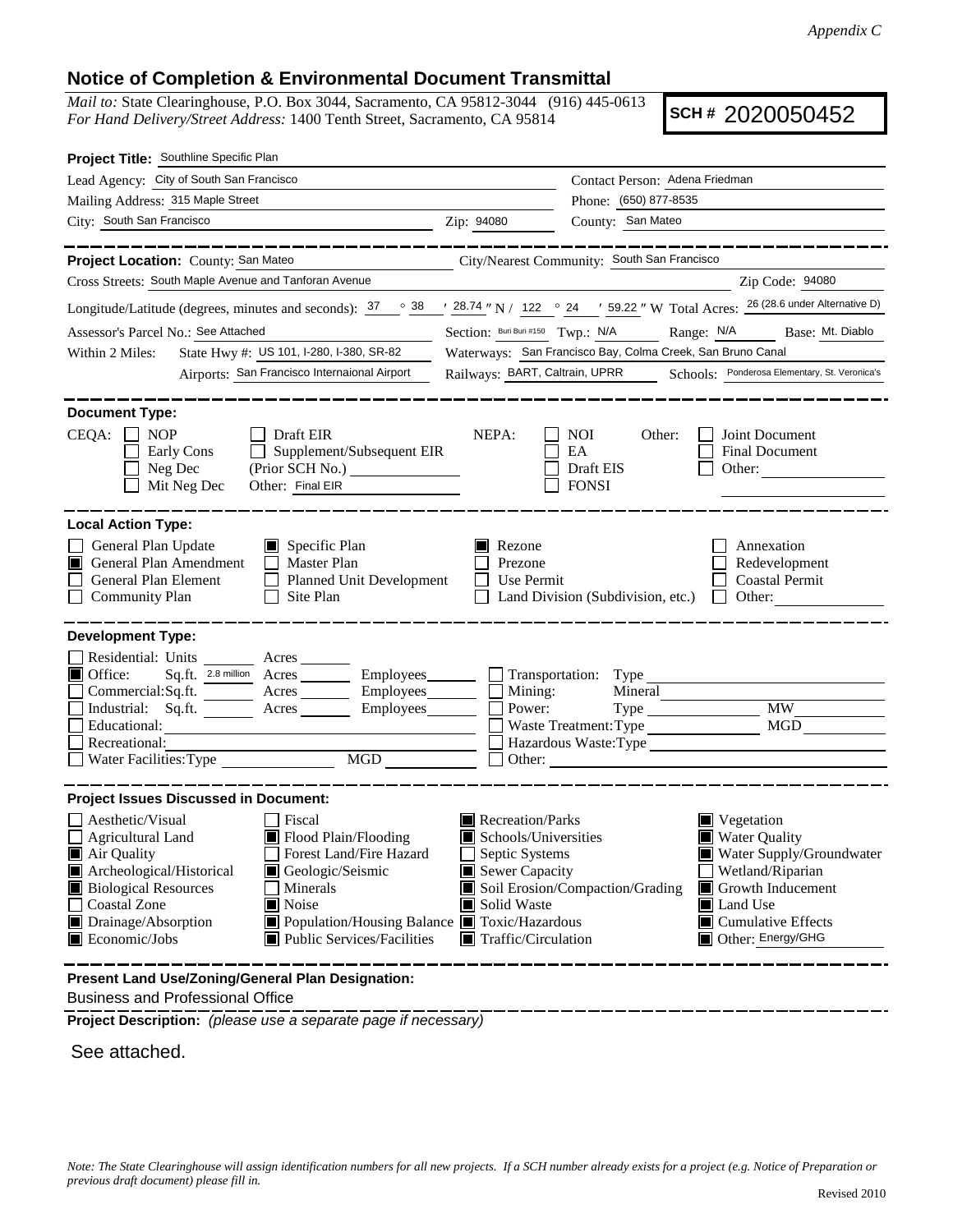## **Reviewing Agencies Checklist**<br>Lead Agencies may recommend State Cl

|                                                                                   | Lead Agencies may recommend State Clearinghouse distribution by marking agencies below with and "X".<br>If you have already sent your document to the agency please denote that with an "S". |    |                                                                        |  |  |
|-----------------------------------------------------------------------------------|----------------------------------------------------------------------------------------------------------------------------------------------------------------------------------------------|----|------------------------------------------------------------------------|--|--|
| S                                                                                 | Air Resources Board                                                                                                                                                                          | X. | Office of Historic Preservation                                        |  |  |
| S                                                                                 | Boating & Waterways, Department of                                                                                                                                                           |    | Office of Public School Construction                                   |  |  |
|                                                                                   | California Emergency Management Agency                                                                                                                                                       |    | Parks & Recreation, Department of                                      |  |  |
| Х                                                                                 | California Highway Patrol                                                                                                                                                                    |    | Pesticide Regulation, Department of                                    |  |  |
| S                                                                                 | Caltrans District # 4                                                                                                                                                                        |    | <b>Public Utilities Commission</b>                                     |  |  |
|                                                                                   | <b>Caltrans Division of Aeronautics</b>                                                                                                                                                      | S  | Regional WQCB # 2                                                      |  |  |
| X                                                                                 | <b>Caltrans Planning</b>                                                                                                                                                                     |    | <b>Resources Agency</b>                                                |  |  |
|                                                                                   | Central Valley Flood Protection Board                                                                                                                                                        | S  | Resources Recycling and Recovery, Department of                        |  |  |
|                                                                                   | Coachella Valley Mtns. Conservancy                                                                                                                                                           | S  | S.F. Bay Conservation & Development Comm.                              |  |  |
|                                                                                   | <b>Coastal Commission</b>                                                                                                                                                                    |    | San Gabriel & Lower L.A. Rivers & Mtns. Conservancy                    |  |  |
|                                                                                   | Colorado River Board                                                                                                                                                                         |    | San Joaquin River Conservancy                                          |  |  |
|                                                                                   | Conservation, Department of                                                                                                                                                                  |    | Santa Monica Mtns. Conservancy                                         |  |  |
|                                                                                   | Corrections, Department of                                                                                                                                                                   |    | <b>State Lands Commission</b>                                          |  |  |
|                                                                                   | Delta Protection Commission                                                                                                                                                                  | S  | <b>SWRCB: Clean Water Grants</b>                                       |  |  |
|                                                                                   | Education, Department of                                                                                                                                                                     | S  | <b>SWRCB: Water Quality</b>                                            |  |  |
| $\mathsf S$                                                                       | <b>Energy Commission</b>                                                                                                                                                                     | S  | <b>SWRCB: Water Rights</b>                                             |  |  |
| $\mathsf S$                                                                       | Fish & Game Region # 3                                                                                                                                                                       |    | Tahoe Regional Planning Agency                                         |  |  |
|                                                                                   | Food & Agriculture, Department of                                                                                                                                                            | S  | Toxic Substances Control, Department of                                |  |  |
|                                                                                   | Forestry and Fire Protection, Department of                                                                                                                                                  | X  | Water Resources, Department of                                         |  |  |
|                                                                                   | General Services, Department of                                                                                                                                                              |    |                                                                        |  |  |
|                                                                                   | Health Services, Department of                                                                                                                                                               | S  | Other: City/County Association of Governments, San Francisco Bay Ferry |  |  |
|                                                                                   | Housing & Community Development                                                                                                                                                              | S  | Other: Metropolitan Transportation Commission, SamTrans, BART          |  |  |
| S                                                                                 | Native American Heritage Commission                                                                                                                                                          |    |                                                                        |  |  |
| Local Public Review Period (to be filled in by lead agency)                       |                                                                                                                                                                                              |    |                                                                        |  |  |
| Starting Date N/A                                                                 |                                                                                                                                                                                              |    | Ending Date N/A                                                        |  |  |
|                                                                                   | Lead Agency (Complete if applicable):                                                                                                                                                        |    |                                                                        |  |  |
| Consulting Firm: ICF                                                              |                                                                                                                                                                                              |    | Applicant: Marcus Gilmour, Lane Partners                               |  |  |
| Address: 201 Mission Street, Suite 1500                                           |                                                                                                                                                                                              |    | Address: 644 Menlo Avenue, 2nd Floor                                   |  |  |
| City/State/Zip: San Francisco, CA, 94105                                          |                                                                                                                                                                                              |    | City/State/Zip: Menlo Park, CA, 94025                                  |  |  |
| Contact: Heidi Mekkelson                                                          |                                                                                                                                                                                              |    | Phone: (650) 665-7085                                                  |  |  |
| Phone: (415) 677-7116                                                             |                                                                                                                                                                                              |    |                                                                        |  |  |
| acerafym<br>5/17/2022<br><b>Signature of Lead Agency Representative:</b><br>Date: |                                                                                                                                                                                              |    |                                                                        |  |  |

Authority cited: Section 21083, Public Resources Code. Reference: Section 21161, Public Resources Code.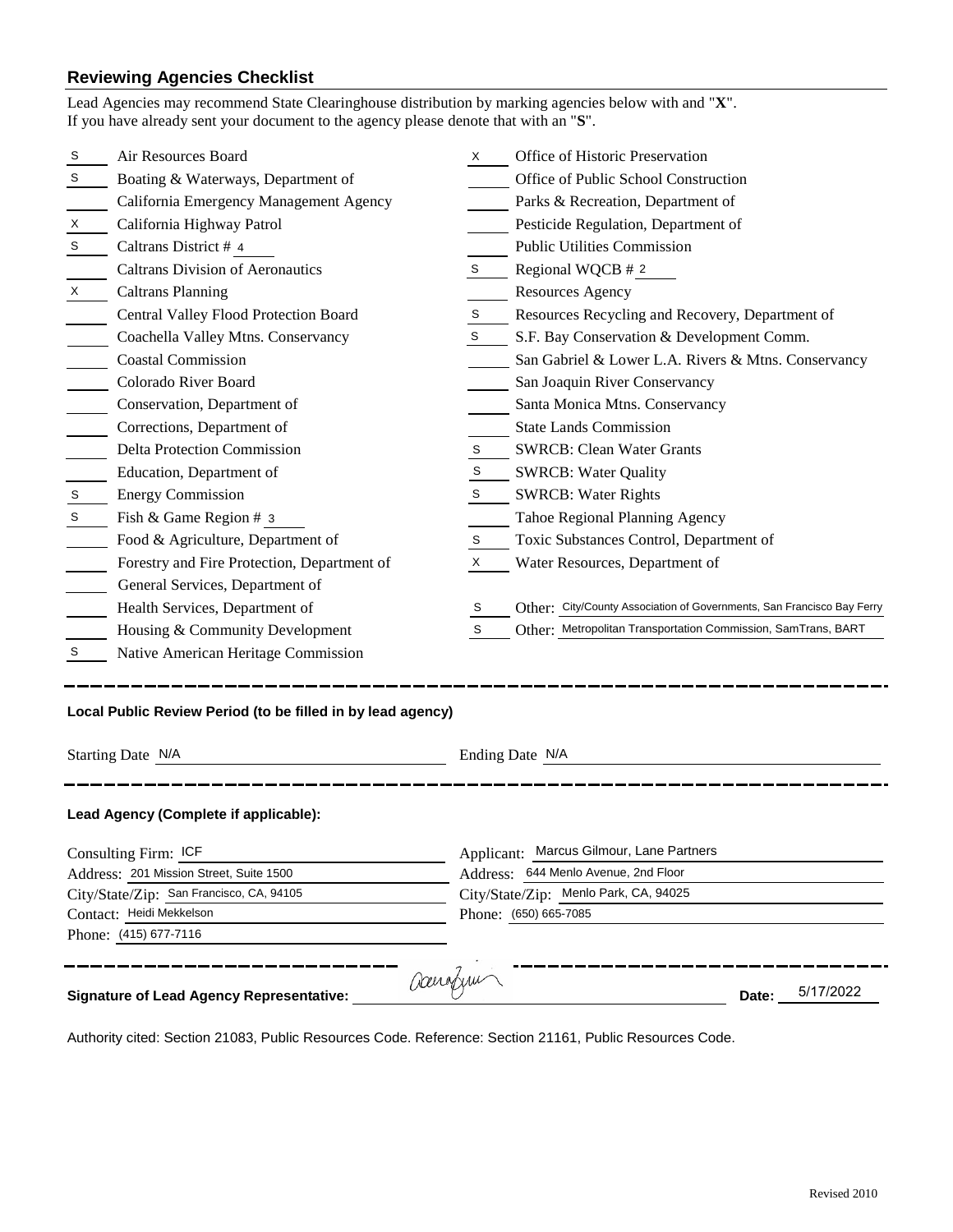**Assessor's Parcel No.:** 014-250-090, 014-250-080, 014-250-050, 014-241-030, 014-241-040, 014- 232-030, and 014-232-050 (with the addition of 102-590-010, 102-590-020, 102-590-030, 102- 590-040, 102-590-050, 102-590-060, 102-590-070, 102-590-080, 102-590-090, 102-590-100, 102- 590-110, 102-590-120, 102-590-130, 102-590-140, 102-590-150, and 102-590-160 under Alternative D)

## **Project Description:**

The proposed project consists of buildout of the proposed Southline Specific Plan (Specific Plan). The EIR will provide a program-level analysis of the potential effects on the environment that could occur from implementation of the proposed project. The EIR will also provide a project-level analysis of the initial development phase of the Specific Plan (Phase 1), which is a component of the proposed project. The EIR will be used to provide CEQA clearance for adoption of the Specific Plan and entitlement of Phase 1. Following is a brief description of the proposed project, including Phase 1.

The proposed project includes a new office/research and development (R&D) campus with a maximum anticipated building area of up to 2.8 million square feet. The proposed project would demolish all existing on-site uses, and new development would include commercial office/R&D buildings, a four-story supportive amenities building (Building 2) totaling approximately 88,200 square feet, approximately 3,064 underground parking spaces at various locations throughout the Specific Plan area, a nine-story parking structure with approximately 2,705 spaces (Parking Structure C), a new east–west connection road (Southline Avenue; provisionally named for the purpose of the Specific Plan and California Environmental Quality Act [CEQA] review), supportive utilities and related infrastructure, and up to 341,800 square feet (7.8 acres), of open space. Commercial building heights would range from four to seven stories, subject to maximum building height limits in accordance with Federal Aviation Administration (FAA) and Airport Land Use Compatibility Plan (ALUCP) requirements.

Development associated with the proposed project would be implemented under the proposed Specific Plan, which would establish new land use development standards and design guidelines for the project site. A phased development process is anticipated. Phase 1 would include construction of the new Southline Avenue east–west connection road and the following development, generally located south of the new road: two new office buildings (Buildings 1 and 7), with a total building area of up to approximately 612,715 square feet; the four-story, approximately 88,200-square foot amenities building (Building 2); landscaping and open space amenities; and approximately up to 2,664 parking spaces in a combination of below-grade parking and the eastern portion of the ninestory parking structure located north of the new Southline Avenue (Parking Structure C). Phase 1 would require approval of a detailed Precise Plan; future development phases would be approved as subsequent precise plans.

## **Reduced Underground Parking Alternative Description:**

After the draft EIR was released for public review, the City identified a new alternative: the Reduced Underground Parking Alternative, based in part on comments raised during the public comment period. The City reviewed the new alternative and determined that it would be feasible to implement, would meet the basic objectives of the project, and would have the potential to reduce or avoid some of the significant impacts of the project. Accordingly, an analysis of the Reduced